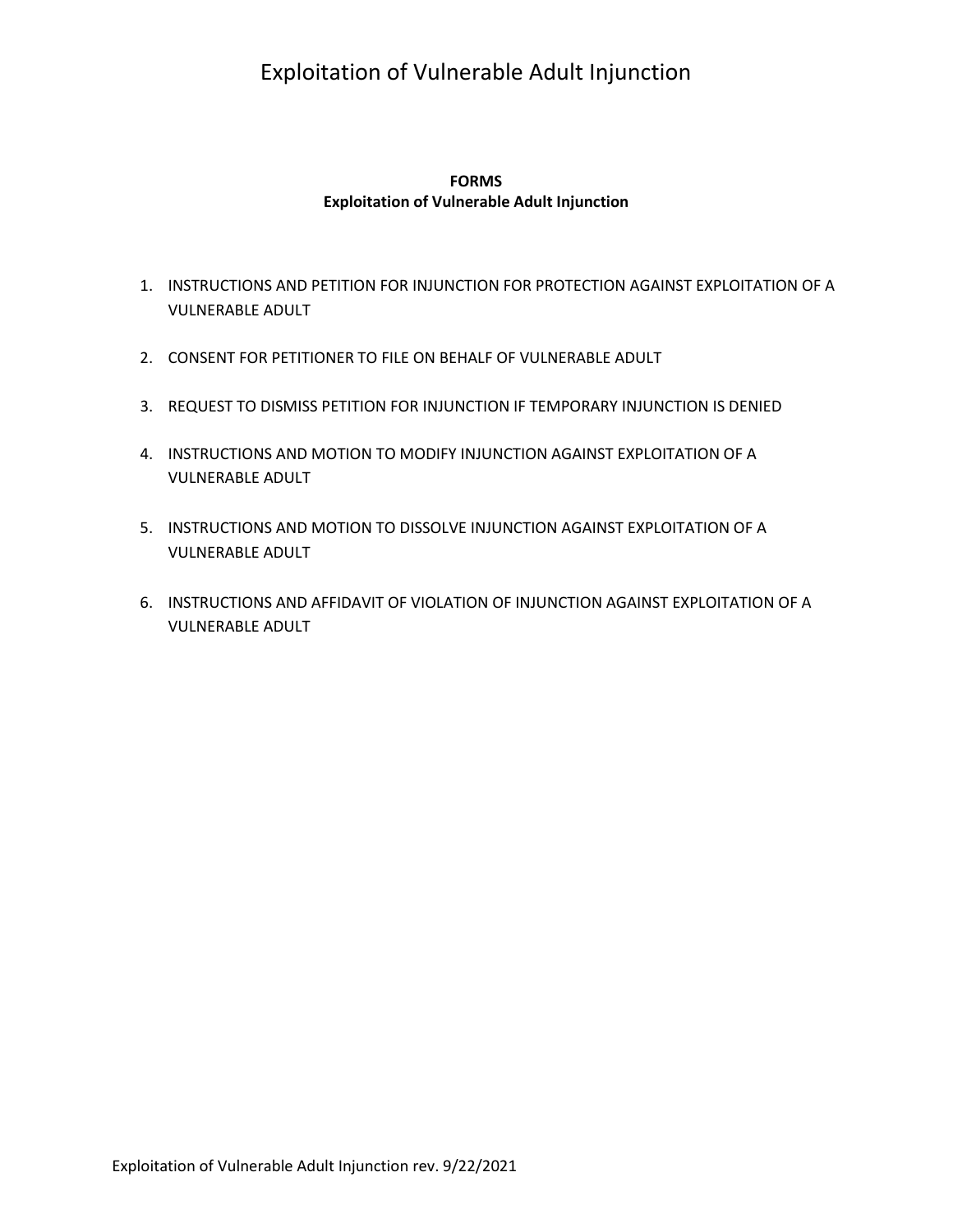# Exploitation of Vulnerable Adult Injunction

### **Instructions for Petition for Injunction for Protection Against Exploitation of a Vulnerable Adult**

 If you are a person 18 years of age or older whose ability to perform the normal activities of daily living and you find yourself either in imminent danger of becoming or find yourself to be a victim of Because you are making a request to the court, you are called the **petitioner**. The person whom you are asking the court to protect you from is called the **respondent**. In determining whether you have exploitation, the court must consider all relevant factors alleged in the petition, including but not limited or to provide for his or her own care or protection is impaired due to a mental, emotional, sensory, longterm physical, or developmental disability or dysfunction, or brain damage, or the infirmities of aging, exploitation, you can use this form to ask the court for a protective order to protect you and your assets. reasonable cause to believe you are in imminent danger of becoming or have become a victim of to the following:

- 1. The association between the petitioner and the respondent.
- 2. If there is an active Guardianship case.
- 3. Any reports made to a government agency relating to the abuse, neglect, or exploitation of the vulnerable adult; and the results of any such reports or investigations.
- 4. The vulnerable adult's dependence on the respondent for care; and any alternative provisions for the vulnerable adult's care in the absence of the respondent.
- 5. The list of any assets, account, or lines of credit at a financial institution that are requesting to be frozen.

 This form should be typed or printed in black ink. You should complete this form (giving as much detail  as possible) and sign it in front of a **notary public** or the **clerk of the circuit court** in the county where you live. The clerk will take your completed petition to a judge. The clerk will provide you with a copy for your records. If you need assistance or have any questions, the intake clerk will help you.

#### **What should I do if the judge grants my petition?**

 temporary injunction is issued without notice to the respondent. The clerk will give your petition, the 15 days, whichever comes first. The court may extend the temporary injunction beyond 15 days for If the facts contained in your petition convince the judge that you are a victim of exploitation, the judge will sign an immediate Temporary Injunction for Protection Against Exploitation of a Vulnerable Adult. A temporary injunction, and any other papers filed with your petition to the sheriff or other law enforcement officer for personal service on the respondent. The sheriff or other law enforcement officer will also receive copies of the Order for service on any financial institutions that require the freezing of your assets. The Temporary Order will last until a full hearing can be held or for a period of good reason, which may include failure to obtain service on the respondent.

 information presented by one side—YOU. The temporary injunction gives a date that you must appear in court for a hearing. At that hearing, you will be expected to testify about the facts in your petition. The respondent will also be given the opportunity to testify at this hearing. At the hearing, the judge will decide whether to issue a Final Judgment of Injunction for Protection Against Exploitation of a Vulnerable Adult. The Order will remain in effect for a specific time period or until modified or dissolved The temporary injunction is issued ex parte. This means that the judge has considered only the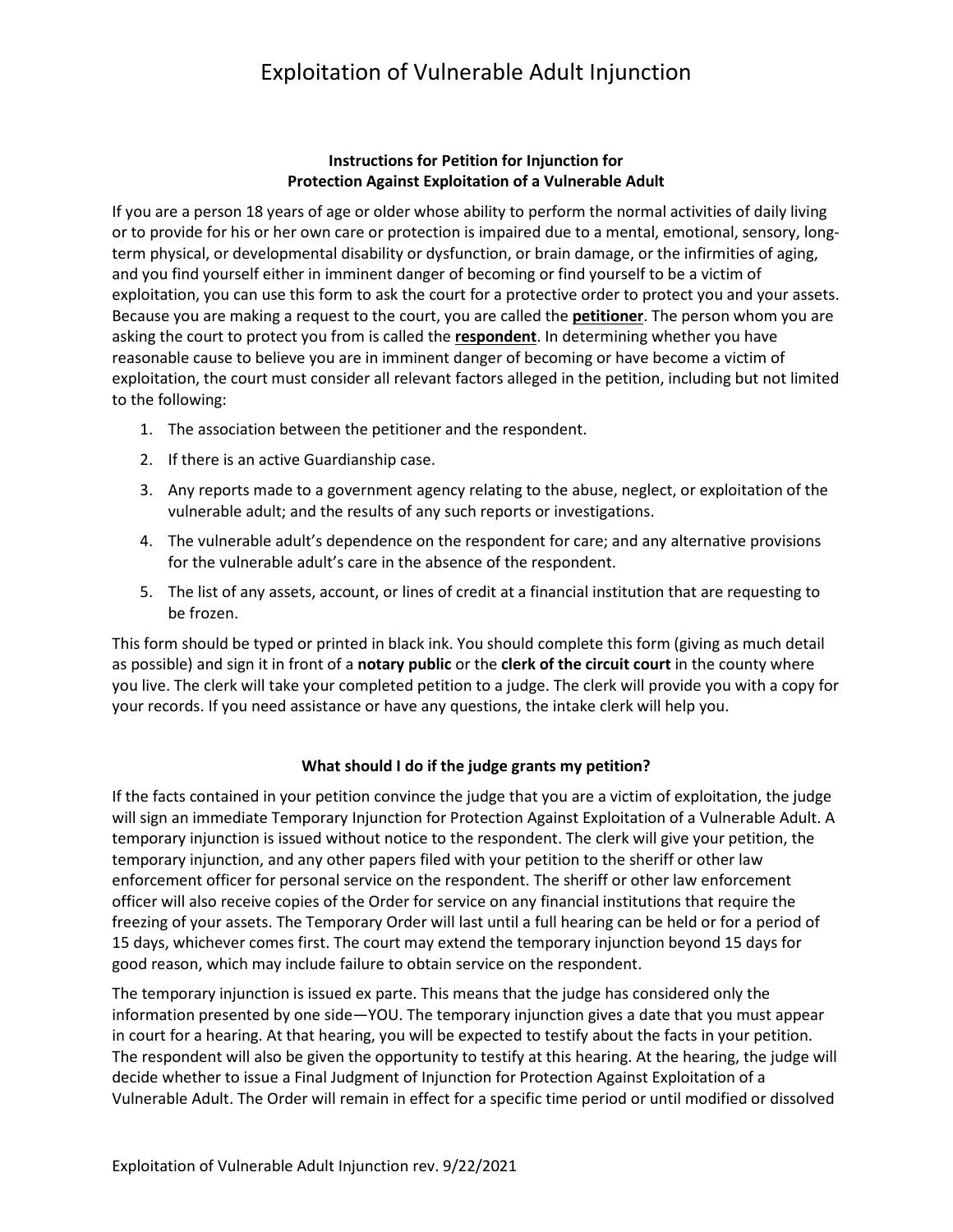# Exploitation of Vulnerable Adult Injunction

 by the court. If either you or the respondent do not appear at the final hearing, the temporary injunction may be continued in force, extended, or dismissed, and/or additional orders may be granted, including but not limited to, entry of a permanent injunction and the imposition of court costs. You and the respondent will be bound by the terms of any injunction issued at the final hearing.

IF EITHER YOU OR THE RESPONDENT DO NOT APPEAR AT THE FINAL HEARING, YOU WILL BOTH BE BOUND BY THE TERMS OF ANY INJUNCTION ISSUED IN THIS MATTER.

 If the judge signs a temporary or final order for injunction, the clerk will provide you with the necessary copies, and both orders are valid and enforceable in all counties of the State of Florida.

#### **What can I do if the judge denies my petition?**

 exists, the court will set a full hearing, at the earliest possible time, on your petition, unless you request hearing. If your petition is denied, you may attempt to amend your petition under current rules of court. If your petition is denied solely on the grounds that it appears to the court that no imminent danger that no hearing be set. The respondent will be notified by personal service of your petition and the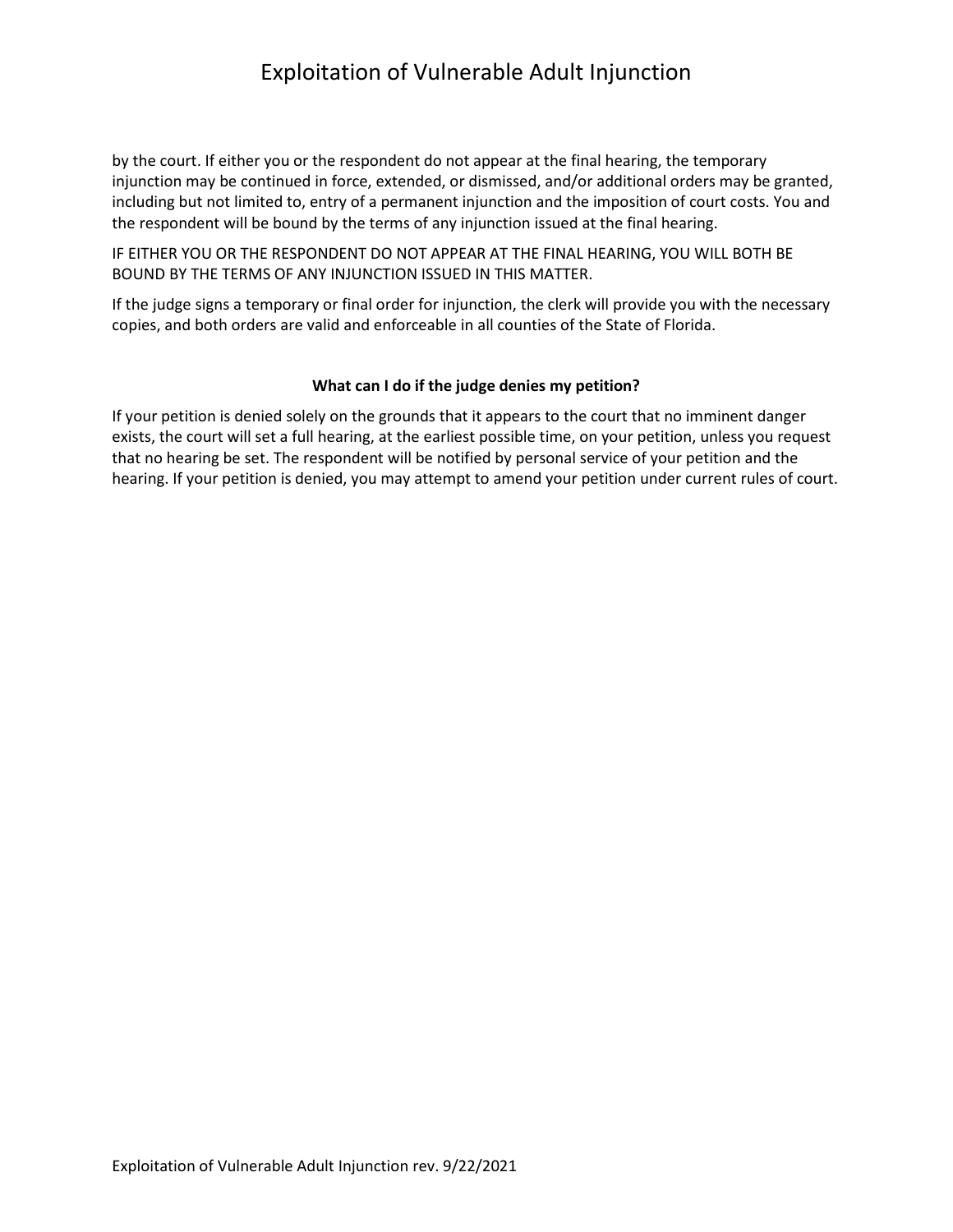#### IN THE CIRCUIT COURT OF THE TENTH JUDICIAL CIRCUIT, IN AND FOR POLK COUNTY, FLORIDA

Petitioner,

\_\_\_\_\_\_\_\_\_\_\_\_\_\_\_\_\_\_\_\_\_\_\_\_\_\_\_\_\_\_\_\_\_,

\_\_\_\_\_\_\_\_\_\_\_\_\_\_\_\_\_\_\_\_\_\_\_\_\_\_\_\_\_\_\_\_\_,

v. Case No.: \_\_\_\_\_\_\_\_\_\_\_\_\_\_\_\_\_\_\_\_\_\_\_\_\_\_\_\_\_\_\_\_\_\_

Respondent,

# PETITION FOR INJUNCTION FOR PROTECTION AGAINST

#### EXPLOITATION OF A VULNERABLE ADULT

Before me, the undersigned authority, personally appeared Petitioner \_\_\_\_\_\_\_\_\_\_\_\_\_\_\_\_\_\_\_ who has been sworn and says that the following statements are true:

1. The vulnerable adult, \_\_\_\_\_\_\_\_\_\_\_\_\_\_\_\_\_\_\_\_\_\_\_\_\_\_\_\_\_\_\_\_\_\_, whose age is \_\_\_\_\_\_\_\_\_\_ and who resides at (address):

\_\_\_\_\_\_\_\_\_\_\_\_\_\_\_\_\_\_\_\_\_\_\_\_\_\_\_\_\_\_\_\_\_\_\_\_\_\_\_\_\_\_\_\_\_\_\_\_\_\_\_\_\_\_\_\_\_\_\_\_\_\_\_\_\_\_\_\_\_\_\_\_\_\_\_\_\_\_\_\_

\_\_\_\_\_\_\_\_\_\_\_\_\_\_\_\_\_\_\_\_\_\_\_\_\_\_\_\_\_\_\_\_\_\_\_\_\_\_\_\_\_\_\_\_\_\_\_\_\_\_\_\_\_\_\_\_\_\_\_\_\_\_\_\_\_\_\_\_\_\_\_\_\_\_\_\_\_\_\_\_ \_\_\_\_\_\_\_\_\_\_\_\_\_\_\_\_\_\_\_\_\_\_\_\_\_\_\_\_\_\_\_\_\_\_\_\_\_\_\_\_\_\_\_\_\_\_\_\_\_\_\_\_\_\_\_\_\_\_\_\_\_\_\_\_\_\_\_\_\_\_\_\_\_\_\_\_\_\_\_\_ \_\_\_\_\_\_\_\_\_\_\_\_\_\_\_\_\_\_\_\_\_\_\_\_\_\_\_\_\_\_\_\_\_\_\_\_\_\_\_\_\_\_\_\_\_\_\_\_\_\_\_\_\_\_\_\_\_\_\_\_\_\_\_\_\_\_\_\_\_\_\_\_\_\_\_\_\_\_\_\_

\_\_\_\_\_\_\_\_\_\_\_\_\_\_\_\_\_\_\_\_\_\_\_\_\_\_\_\_\_\_\_\_\_\_\_\_\_\_\_\_\_\_\_\_\_\_\_\_\_\_\_\_\_\_\_\_\_\_\_\_\_\_\_\_\_\_\_\_\_\_\_\_\_\_\_\_\_\_\_\_

\_\_\_\_\_\_\_\_\_\_\_\_\_\_\_\_\_\_\_\_\_\_\_\_\_\_\_\_\_\_\_\_\_\_\_\_\_\_\_\_\_\_\_\_\_\_\_\_\_\_\_\_\_\_\_\_\_\_\_\_\_\_\_\_\_\_\_\_\_\_\_\_\_\_\_\_\_\_\_\_

2. Section 825.101(14), Florida Statutes, provides that a vulnerable adult is a person whose ability to perform the normal activities of daily living or to provide for his or her own care or protection is impaired due to a mental, emotional, sensory, long-term physical, or developmental disability or dysfunction, or brain damage, or the infirmities of aging. Please describe the vulnerable adult's inability to perform the normal activities of daily living:

3. The petitioner's relationship to the vulnerable adult is \_\_\_\_\_\_\_\_\_\_\_\_\_\_\_\_\_\_\_\_\_\_\_\_\_\_\_\_\_\_\_\_\_, and the petitioner has the right to bring the petition because: \_\_\_\_\_\_\_\_\_\_\_\_\_\_\_\_\_\_\_\_\_\_\_\_\_\_\_\_\_\_\_\_\_

4. The respondent resides at: \_\_\_\_\_\_\_\_\_\_\_\_\_\_\_\_\_\_\_\_\_\_\_\_\_\_\_\_\_\_\_\_\_\_\_\_\_\_\_\_\_\_\_\_\_\_\_\_\_\_\_\_\_\_\_\_\_\_

- 5. The respondent's last known place of employment is:
- 6. The physical description of the respondent is:

|         |                                           | Eye Color: ____________________________ |  |
|---------|-------------------------------------------|-----------------------------------------|--|
|         |                                           |                                         |  |
|         | Date of Birth: _______________            | Distinguishing marks or scars:          |  |
|         | Height: __________________________        |                                         |  |
| Weight: | <u> 1980 - Jan Barbara, manazarta da </u> |                                         |  |
|         |                                           |                                         |  |

7. Aliases of the respondent are: \_\_\_\_\_\_\_\_\_\_\_\_\_\_\_\_\_\_\_\_\_\_\_\_\_\_\_\_\_\_\_\_\_\_\_\_\_\_\_\_\_\_\_\_\_\_\_\_\_\_\_\_\_\_\_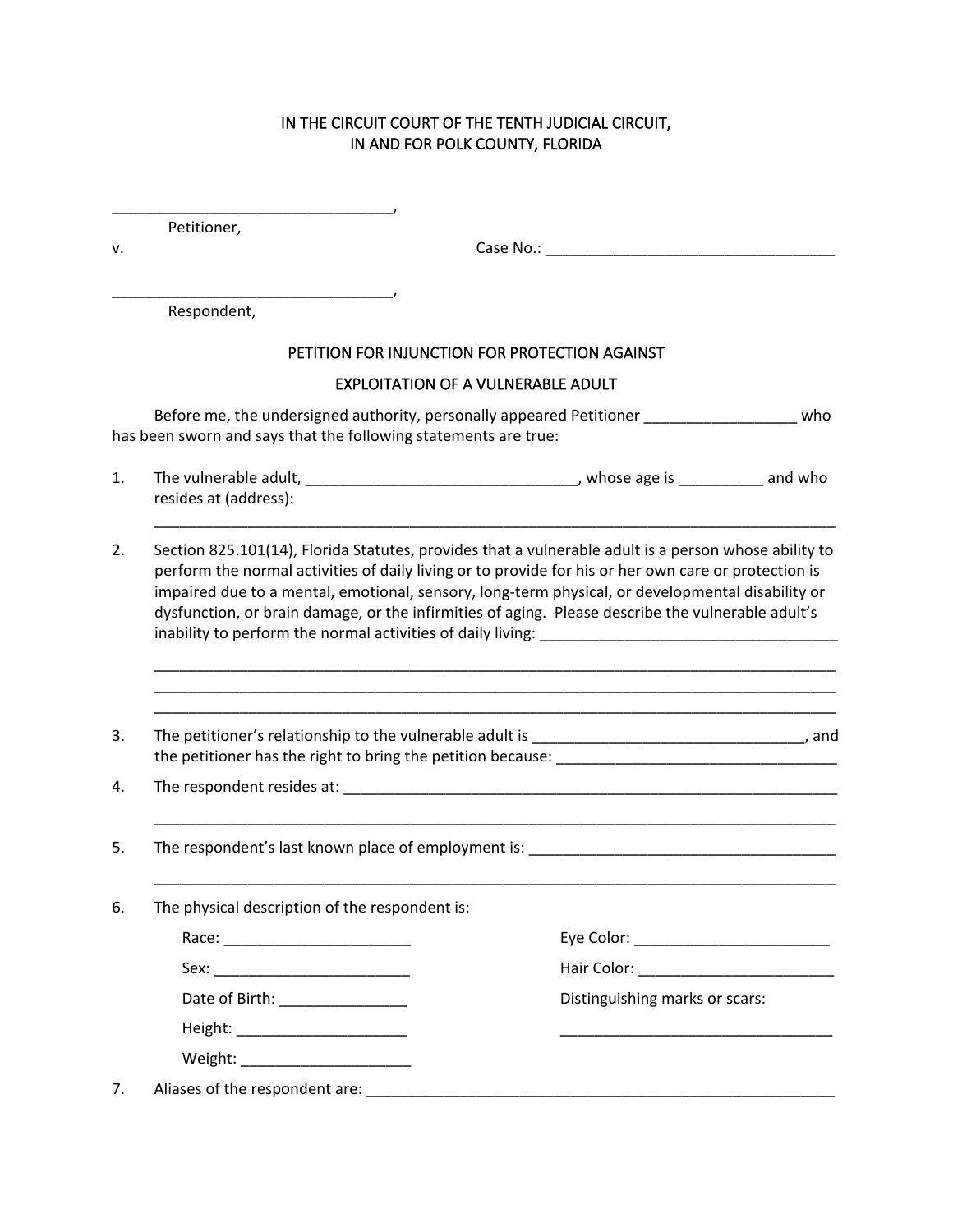- 8. The respondent is associated with the vulnerable adult as follows:
- 9. The following describes (1) any other cause of action currently pending between the petitioner and the respondent, any guardianship proceeding under chapter 744 concerning the vulnerable adult, and any previous or pending attempts by the petitioner to obtain an injunction for protection against exploitation of the vulnerable adult in this or any other circuit; (2) related case numbers, if available; and (3) the results of any such attempts: \_\_\_\_\_\_\_\_\_\_\_\_\_\_\_\_\_\_\_\_\_\_\_\_\_\_\_\_\_\_\_\_\_\_\_

\_\_\_\_\_\_\_\_\_\_\_\_\_\_\_\_\_\_\_\_\_\_\_\_\_\_\_\_\_\_\_\_\_\_\_\_\_\_\_\_\_\_\_\_\_\_\_\_\_\_\_\_\_\_\_\_\_\_\_\_\_\_\_\_\_\_\_\_\_\_\_\_\_\_\_\_\_\_\_\_

\_\_\_\_\_\_\_\_\_\_\_\_\_\_\_\_\_\_\_\_\_\_\_\_\_\_\_\_\_\_\_\_\_\_\_\_\_\_\_\_\_\_\_\_\_\_\_\_\_\_\_\_\_\_\_\_\_\_\_\_\_\_\_\_\_\_\_\_\_\_\_\_\_\_\_\_\_\_\_\_ \_\_\_\_\_\_\_\_\_\_\_\_\_\_\_\_\_\_\_\_\_\_\_\_\_\_\_\_\_\_\_\_\_\_\_\_\_\_\_\_\_\_\_\_\_\_\_\_\_\_\_\_\_\_\_\_\_\_\_\_\_\_\_\_\_\_\_\_\_\_\_\_\_\_\_\_\_\_\_\_ \_\_\_\_\_\_\_\_\_\_\_\_\_\_\_\_\_\_\_\_\_\_\_\_\_\_\_\_\_\_\_\_\_\_\_\_\_\_\_\_\_\_\_\_\_\_\_\_\_\_\_\_\_\_\_\_\_\_\_\_\_\_\_\_\_\_\_\_\_\_\_\_\_\_\_\_\_\_\_\_

10. The following describe the petitioner's knowledge of any reports made to (1) a government agency, including, but not limited to, the Department of Elderly Affairs, the Department of Children and Families, and the adult protective services program relating to the abuse, neglect, or exploitation of the vulnerable adult; (2) any investigations performed by a government agency relating to abuse, neglect, or exploitation of the vulnerable adult; and (3) the results of any such reports or investigations: \_\_\_\_\_\_\_\_\_\_\_\_\_\_\_\_\_\_\_\_\_\_\_\_\_\_\_\_\_\_\_\_\_\_\_\_\_\_\_\_\_\_\_\_\_\_\_\_\_\_\_\_\_\_\_\_\_\_\_

\_\_\_\_\_\_\_\_\_\_\_\_\_\_\_\_\_\_\_\_\_\_\_\_\_\_\_\_\_\_\_\_\_\_\_\_\_\_\_\_\_\_\_\_\_\_\_\_\_\_\_\_\_\_\_\_\_\_\_\_\_\_\_\_\_\_\_\_\_\_\_\_\_\_\_\_\_\_\_\_ \_\_\_\_\_\_\_\_\_\_\_\_\_\_\_\_\_\_\_\_\_\_\_\_\_\_\_\_\_\_\_\_\_\_\_\_\_\_\_\_\_\_\_\_\_\_\_\_\_\_\_\_\_\_\_\_\_\_\_\_\_\_\_\_\_\_\_\_\_\_\_\_\_\_\_\_\_\_\_\_ \_\_\_\_\_\_\_\_\_\_\_\_\_\_\_\_\_\_\_\_\_\_\_\_\_\_\_\_\_\_\_\_\_\_\_\_\_\_\_\_\_\_\_\_\_\_\_\_\_\_\_\_\_\_\_\_\_\_\_\_\_\_\_\_\_\_\_\_\_\_\_\_\_\_\_\_\_\_\_\_

\_\_\_\_\_\_\_\_\_\_\_\_\_\_\_\_\_\_\_\_\_\_\_\_\_\_\_\_\_\_\_\_\_\_\_\_\_\_\_\_\_\_\_\_\_\_\_\_\_\_\_\_\_\_\_\_\_\_\_\_\_\_\_\_\_\_\_\_\_\_\_\_\_\_\_\_\_\_\_\_ \_\_\_\_\_\_\_\_\_\_\_\_\_\_\_\_\_\_\_\_\_\_\_\_\_\_\_\_\_\_\_\_\_\_\_\_\_\_\_\_\_\_\_\_\_\_\_\_\_\_\_\_\_\_\_\_\_\_\_\_\_\_\_\_\_\_\_\_\_\_\_\_\_\_\_\_\_\_\_\_ \_\_\_\_\_\_\_\_\_\_\_\_\_\_\_\_\_\_\_\_\_\_\_\_\_\_\_\_\_\_\_\_\_\_\_\_\_\_\_\_\_\_\_\_\_\_\_\_\_\_\_\_\_\_\_\_\_\_\_\_\_\_\_\_\_\_\_\_\_\_\_\_\_\_\_\_\_\_\_\_ \_\_\_\_\_\_\_\_\_\_\_\_\_\_\_\_\_\_\_\_\_\_\_\_\_\_\_\_\_\_\_\_\_\_\_\_\_\_\_\_\_\_\_\_\_\_\_\_\_\_\_\_\_\_\_\_\_\_\_\_\_\_\_\_\_\_\_\_\_\_\_\_\_\_\_\_\_\_\_\_

- 11. The petitioner knows or has reasonable cause to believe the vulnerable adult is either a victim of exploitation or is in imminent danger of becoming a victim of exploitation, because the respondent has caused the following incidents or made the following threats of exploitation:
- 12. The following describes (1) the petitioner's knowledge of the vulnerable adult's dependence on the respondent for care; (2) alternative provisions for the vulnerable adult's care in the absence of the respondent, if necessary; (3) available resources the vulnerable adult has in order to access such alternative provisions; and (4) the vulnerable adult's willingness to use such alternative  $provisions:$

\_\_\_\_\_\_\_\_\_\_\_\_\_\_\_\_\_\_\_\_\_\_\_\_\_\_\_\_\_\_\_\_\_\_\_\_\_\_\_\_\_\_\_\_\_\_\_\_\_\_\_\_\_\_\_\_\_\_\_\_\_\_\_\_\_\_\_\_\_\_\_\_\_\_\_\_\_\_\_\_ \_\_\_\_\_\_\_\_\_\_\_\_\_\_\_\_\_\_\_\_\_\_\_\_\_\_\_\_\_\_\_\_\_\_\_\_\_\_\_\_\_\_\_\_\_\_\_\_\_\_\_\_\_\_\_\_\_\_\_\_\_\_\_\_\_\_\_\_\_\_\_\_\_\_\_\_\_\_\_\_ \_\_\_\_\_\_\_\_\_\_\_\_\_\_\_\_\_\_\_\_\_\_\_\_\_\_\_\_\_\_\_\_\_\_\_\_\_\_\_\_\_\_\_\_\_\_\_\_\_\_\_\_\_\_\_\_\_\_\_\_\_\_\_\_\_\_\_\_\_\_\_\_\_\_\_\_\_\_\_\_

13. The petitioner knows the vulnerable adult maintains assets, accounts, or lines of credit at the following financial institutions (provide name, address, and account number of each):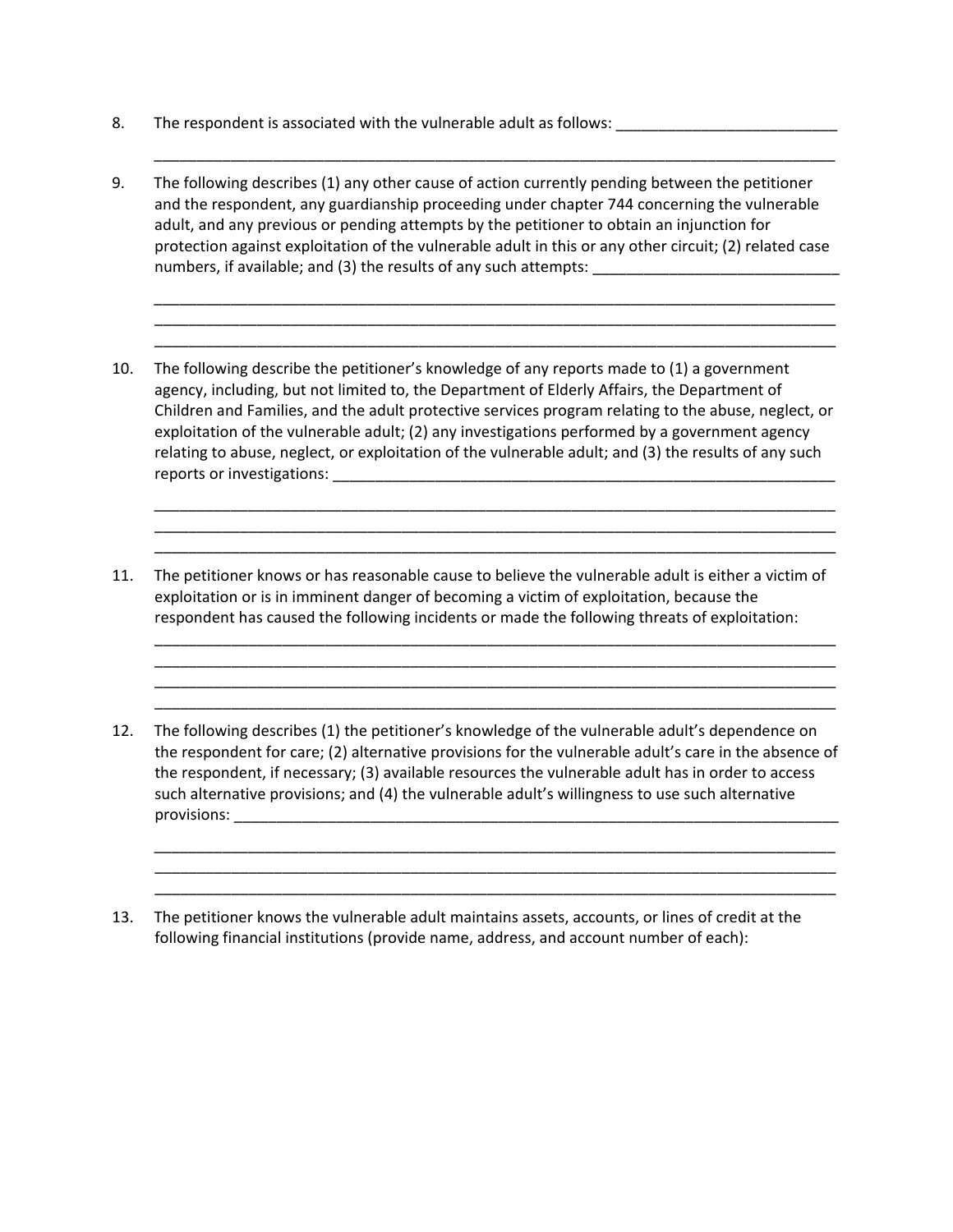| Institution | <b>Address</b> | Account number |
|-------------|----------------|----------------|
|             |                |                |
|             |                |                |
|             |                |                |
|             |                |                |
|             |                |                |
|             |                |                |

- 14. The petitioner believes that the vulnerable adult's assets to be frozen are (check one):
	- a. ☐ Worth less than \$1500
	- b.  $\Box$  Worth between \$1500 and \$5000
	- c.  $\Box$  Worth more than \$5000
- 15. The petitioner genuinely fears imminent exploitation of the vulnerable adult by the respondent.
- 16. The petitioner seeks an injunction for the protection of the vulnerable adult, including (mark appropriate section or sections):
	- a.  $\Box$  Prohibiting the respondent from having any direct or indirect contact with the vulnerable adult.
	- b.  $\Box$  Immediately restraining the respondent from committing any acts of exploitation against the vulnerable adult.
	- $c.$   $\Box$  Freezing the below assets, accounts, and/or lines of credit of the vulnerable adult, even if titled jointly with the respondent, or in the respondent's name only, in the court's discretion:

| Institution | <b>Address</b> | <b>Account Number</b> |
|-------------|----------------|-----------------------|
|             |                |                       |
|             |                |                       |
|             |                |                       |
|             |                |                       |
|             |                |                       |
|             |                |                       |
|             |                |                       |
|             |                |                       |
|             |                |                       |
|             |                |                       |
|             |                |                       |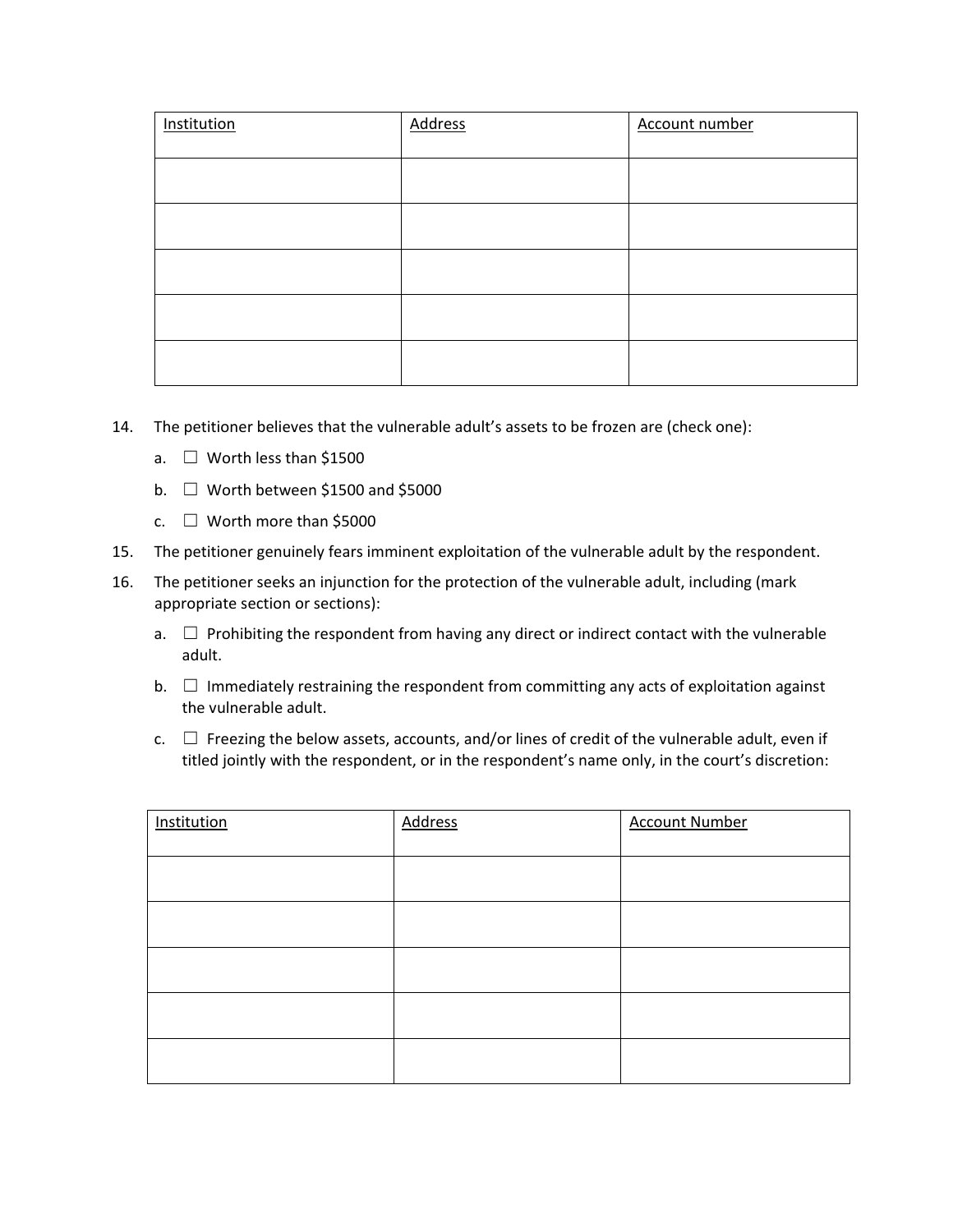$d. \Box$  Providing any terms the court deems necessary for the protection of the vulnerable adult or his or assets, including any injunctions or directives to law enforcement agencies, including:

\_\_\_\_\_\_\_\_\_\_\_\_\_\_\_\_\_\_\_\_\_\_\_\_\_\_\_\_\_\_\_\_\_\_\_\_\_\_\_\_\_\_\_\_\_\_\_\_\_\_\_\_\_\_\_\_\_\_\_\_\_\_\_\_\_\_\_\_\_\_\_\_\_\_\_\_\_

- 17. If the court enters an injunction freezing assets and credit lines:
	- a. The petitioner believes that the critical expenses of the vulnerable adult will be paid for or provided by the following persons or entities: \_\_\_\_\_\_\_\_\_\_\_\_\_\_\_\_\_\_\_\_\_\_\_\_\_\_\_\_\_\_\_\_\_

 \_\_\_\_\_\_\_\_\_\_\_\_\_\_\_\_\_\_\_\_\_\_\_\_\_\_\_\_\_\_\_\_\_\_\_\_\_\_\_\_\_\_\_\_\_\_\_\_\_\_\_\_\_\_\_\_\_\_\_\_\_\_\_\_\_\_\_\_\_\_\_\_\_\_\_\_\_ \_\_\_\_\_\_\_\_\_\_\_\_\_\_\_\_\_\_\_\_\_\_\_\_\_\_\_\_\_\_\_\_\_\_\_\_\_\_\_\_\_\_\_\_\_\_\_\_\_\_\_\_\_\_\_\_\_\_\_\_\_\_\_\_\_\_\_\_\_\_\_\_\_\_\_\_\_

\_\_\_\_\_\_\_\_\_\_\_\_\_\_\_\_\_\_\_\_\_\_\_\_\_\_\_\_\_\_\_\_\_\_\_\_\_\_\_\_\_\_\_\_\_\_\_\_\_\_\_\_\_\_\_\_\_\_\_\_\_\_\_\_\_\_\_\_\_\_\_\_\_\_\_\_\_

## **OR**

b. The petitioner requests that the following expenses be paid notwithstanding the freezing of assets, accounts, or lines of credit from the following institution(s):

 \_\_\_\_\_\_\_\_\_\_\_\_\_\_\_\_\_\_\_\_\_\_\_\_\_\_\_\_\_\_\_\_\_\_\_\_\_\_\_\_\_\_\_\_\_\_\_\_\_\_\_\_\_\_\_\_\_\_\_\_\_\_\_\_\_\_\_\_\_\_\_\_\_\_\_\_\_ \_\_\_\_\_\_\_\_\_\_\_\_\_\_\_\_\_\_\_\_\_\_\_\_\_\_\_\_\_\_\_\_\_\_\_\_\_\_\_\_\_\_\_\_\_\_\_\_\_\_\_\_\_\_\_\_\_\_\_\_\_\_\_\_\_\_\_\_\_\_\_\_\_\_\_\_\_

**I ACKNOWLEDGE THAT PURSUANT TO SECTION 415.1034, FLORIDA STATUTES, ANY PERSON WHO KNOWS, OR HAS REASONABLE CAUSE TO SUSPECT, THAT A VULNERABLE ADULT HAS BEEN OR IS BEING ABUSED, NEGLECTED, OR EXPLOITED HAS A DUTY TO IMMEDIATELY REPORT SUCH KNOWLEDGE OR SUSPICION TO THE CENTRAL ABUSE HOTLINE. I HAVE REPORTED THE ALLEGATIONS IN THIS PETITION TO THE CENTRAL ABUSE HOTLINE.**

**I HAVE READ EACH STATEMENT MADE IN THE PETITION AND EACH SUCH STATEMENT IS TRUE AND CORRECT. I UNDERSTAND THAT THE STATEMENTS MADE IN THIS PETITION ARE BEING MADE UNDER PENALTY OF PERJURY PUNISHABLE AS PROVIDED IN SECTION 837.02. FLORIDA STATUTES.**

| Dated:                  |                                                                                                                                                                                             |
|-------------------------|---------------------------------------------------------------------------------------------------------------------------------------------------------------------------------------------|
|                         | Signature of Party                                                                                                                                                                          |
|                         |                                                                                                                                                                                             |
|                         |                                                                                                                                                                                             |
|                         |                                                                                                                                                                                             |
|                         |                                                                                                                                                                                             |
|                         |                                                                                                                                                                                             |
|                         | Designated E-mail address(es): National Assembly Designated E-mail address(es):                                                                                                             |
| <b>STATE OF FLORIDA</b> |                                                                                                                                                                                             |
| COUNTY OF THE COUNTY OF |                                                                                                                                                                                             |
| bv .                    | Sworn to or affirmed and signed before me by means of $\square$ physical presence or $\square$ online notarization,<br><u> 1980 - Andrea Andrewski, politik američki profesor (d. 1980)</u> |

\_\_\_\_\_\_\_\_\_\_\_\_\_\_\_\_\_\_\_\_\_\_\_\_\_\_\_\_\_\_\_\_\_\_\_\_\_\_\_

 NOTARY PUBLIC or DEPUTY CLERK Printed Name: \_\_\_\_\_\_\_\_\_\_\_\_\_\_\_\_\_\_\_\_\_\_\_\_\_\_\_\_\_\_\_

Personally known

Produced identification: **Example 20**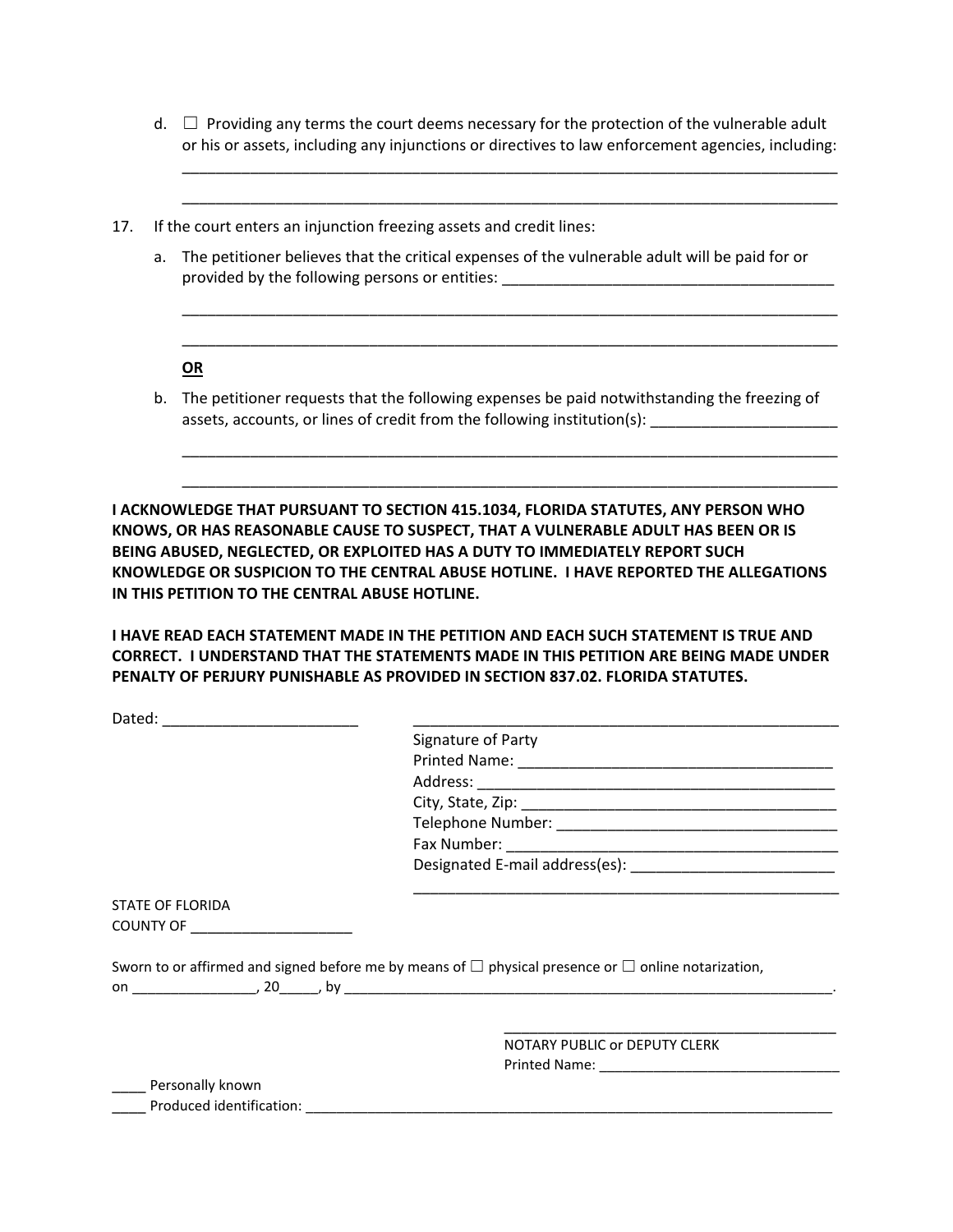|                                                                                                | IN THE CIRCUIT COURT OF THE ________________ JUDICIAL CIRCUIT                                                         |              |  |
|------------------------------------------------------------------------------------------------|-----------------------------------------------------------------------------------------------------------------------|--------------|--|
|                                                                                                | IN AND FOR _____________________COUNTY, FLORIDA                                                                       |              |  |
|                                                                                                |                                                                                                                       |              |  |
| Petitioner,                                                                                    | <u> 1980 - Johann Barbara, martxa a</u>                                                                               |              |  |
| v.                                                                                             |                                                                                                                       |              |  |
|                                                                                                | <u> 1980 - Johann Barbara, martxa alemaniar a</u>                                                                     |              |  |
| Respondent,                                                                                    |                                                                                                                       |              |  |
|                                                                                                |                                                                                                                       |              |  |
|                                                                                                | <b>CONSENT FOR PETITIONER TO FILE ON BEHALF OF VULNERABLE ADULT</b>                                                   |              |  |
|                                                                                                |                                                                                                                       |              |  |
|                                                                                                |                                                                                                                       |              |  |
| I consent to a Petition for Injunction being filed against __________________________________. |                                                                                                                       | (Respondent) |  |
|                                                                                                |                                                                                                                       |              |  |
|                                                                                                |                                                                                                                       |              |  |
| for an injunction for protection against exploitation.                                         |                                                                                                                       |              |  |
|                                                                                                |                                                                                                                       |              |  |
|                                                                                                |                                                                                                                       |              |  |
|                                                                                                |                                                                                                                       |              |  |
| Signature                                                                                      |                                                                                                                       |              |  |
|                                                                                                |                                                                                                                       |              |  |
| <u> 1989 - Johann John Stone, mars et al. (</u>                                                |                                                                                                                       |              |  |
| <b>Print Name</b>                                                                              |                                                                                                                       |              |  |
|                                                                                                |                                                                                                                       |              |  |
|                                                                                                | <u> 1989 - Jan Barbara, margaret amerikan bahasa dalam bahasa dalam bahasa dalam bahasa dalam bahasa dalam bahasa</u> |              |  |
|                                                                                                |                                                                                                                       |              |  |
|                                                                                                |                                                                                                                       |              |  |
|                                                                                                |                                                                                                                       |              |  |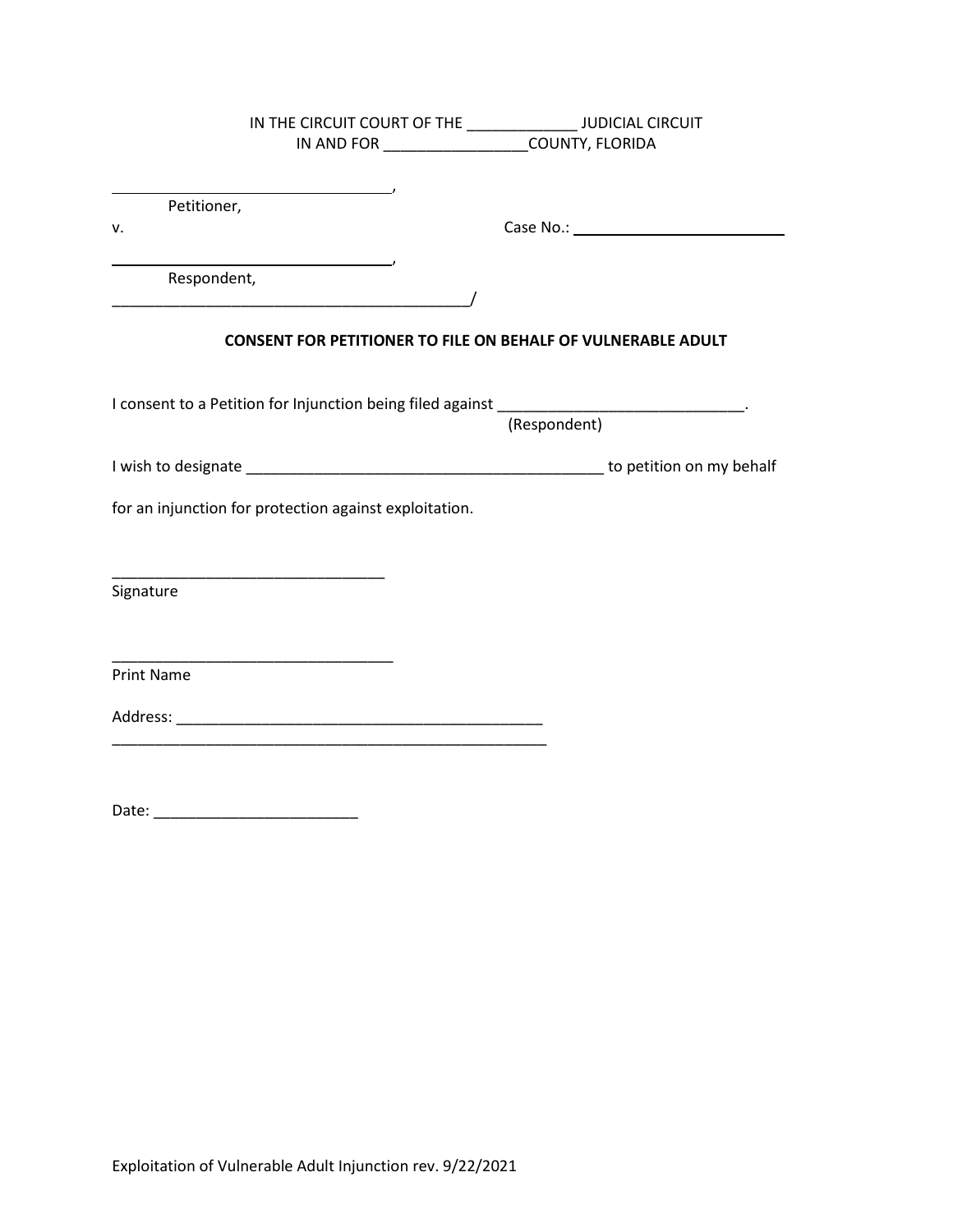|             | IN THE CIRCUIT COURT OF THE | JUDICIAL CIRCUIT, |
|-------------|-----------------------------|-------------------|
|             | IN AND FOR                  | COUNTY, FLORIDA   |
|             |                             |                   |
|             |                             |                   |
| Petitioner. |                             |                   |

,

v. Case No.:

Respondent,

\_\_\_\_\_\_\_\_\_\_\_\_\_\_\_\_\_\_\_\_\_\_\_\_\_\_\_\_\_\_\_\_\_\_\_\_\_\_\_\_\_\_/

# **REQUEST TO DISMISS PETITION FOR INJUNCTION IF TEMPORARY INJUNCTION IS DENIED**

- 1. I understand that I am entitled to a full, final hearing before a Judge on my Petition for Protection final/permanent injunction. The Respondent will be served with a copy of my Petition by the against Exploitation within 15 days of its filing. This hearing will determine if there will be a Sheriff's Office, Respondent has the right to appear at the final hearing.
- 2. I understand that the Judge will decide today if there will be a temporary injunction (no contact order) in place during that 15-day period.
- of my Petition even though there is no temporary injunction or "no contact" order in place. 3. If the temporary injunction is denied, I understand that the Respondent will still be served with a copy

 be dismissed at that time. The case will END and my Petition will NOT be served upon the Respondent. I With this knowledge, I do NOT believe it will be in my best interest to have a final hearing if the temporary injunction (no contact order) is denied. I GIVE UP my right to the final hearing and request that the case understand that a victim advocate from

\_\_\_\_\_\_\_\_\_\_\_\_\_\_\_\_\_\_\_\_\_\_\_\_\_\_\_\_\_\_ may call me to discuss my case, my safety, and my options.

Signature

 \_\_\_\_\_ (fax) on (All parties and Affected Non-Parties. Note: If the name or address of a Party or Affected Non-Party is confidential, DO NOT include such information in this Certificate of Service. Instead, serve the State Attorney or request Court Service. See Rule 2.420(k))<br>on, \_\_\_\_\_\_\_\_\_\_\_\_\_\_\_\_\_\_\_\_\_\_\_, 20\_\_\_\_\_\_\_. I HEREBY CERTIFY that a copy of the foregoing was furnished by \_\_\_\_ (email) \_\_\_\_\_ (delivery) \_\_\_\_\_ (mail)

| Signature                          |  |
|------------------------------------|--|
| Name                               |  |
| Address                            |  |
| Phone                              |  |
| Florida Bar No. (if applicable) __ |  |
| E-mail address                     |  |

\_\_\_\_\_\_\_\_\_\_\_\_\_\_\_\_\_\_\_\_\_\_\_\_\_\_\_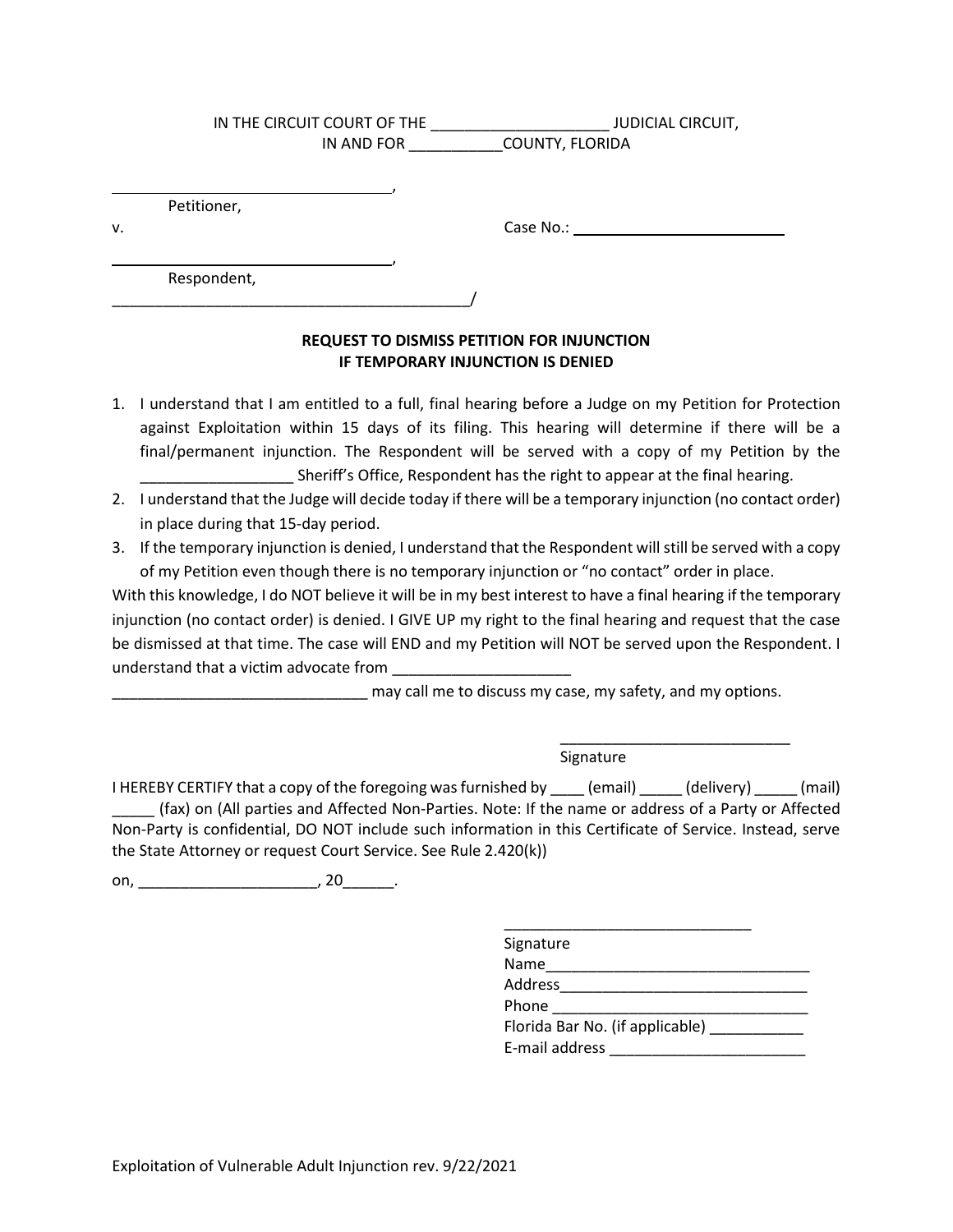# **INSTRUCTIONS FOR MOTION TO MODIFY EXPLOITATION OF A VULNERABLE ADULT AN INJUNCTION FOR PROTECTION AGAINST**

### **When should this form be used?**

 This form may be used to modify an injunction for protection against exploitation of a vulnerable adult. No specific allegations are required for modification of the injunction.

# **Who may file this form?**

This form may be filed by:

- • The petitioner who obtained an injunction for protection against exploitation of a vulnerable adult;
- The respondent against whom an injunction for protection against exploitation of a vulnerable adult was entered; or
- • The vulnerable adult about whom an injunction for protection against exploitation of a vulnerable adult was entered.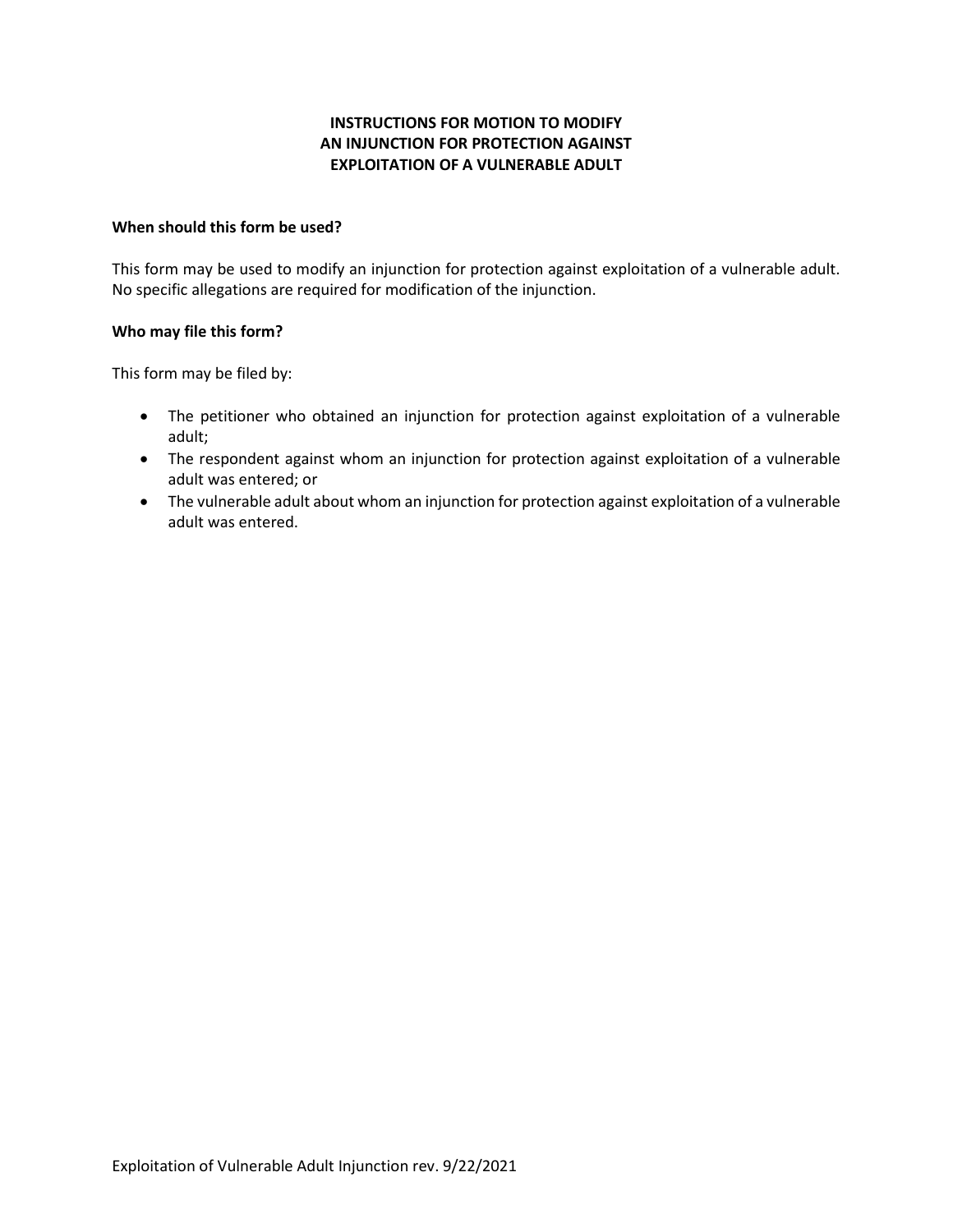|                      | IN THE CIRCUIT COURT OF THE _________________ JUDICIAL CIRCUIT                          |
|----------------------|-----------------------------------------------------------------------------------------|
|                      | IN AND FOR ___________________COUNTY, FLORIDA                                           |
|                      | <u> 1989 - Johann John Stone, mars et al. (</u>                                         |
| Petitioner           |                                                                                         |
| ٧.                   |                                                                                         |
|                      |                                                                                         |
| Respondent           |                                                                                         |
|                      |                                                                                         |
|                      | <b>MOTION TO MODIFY INJUNCTION AGAINST</b><br><b>EXPLOITATION OF A VULNERABLE ADULT</b> |
|                      |                                                                                         |
| statements are true: |                                                                                         |
| 1.                   | I am the Petitioner / Respondent / Vulnerable Adult in this case.                       |
| 2.                   |                                                                                         |
|                      | $\left(\begin{array}{cc} 0 & 0 \end{array}\right)$<br>And my telephone number is:       |
| 3.                   | This is a request to modify the Injunction Against Exploitation of a Vulnerable Adult   |
| 5.                   |                                                                                         |
|                      |                                                                                         |
|                      |                                                                                         |
| 6.                   | I am asking the court to modify the injunction in the following way(s):                 |
|                      |                                                                                         |
|                      |                                                                                         |

7. I understand that the court may hold a hearing on this motion and, if so, that I must appear at the hearing.

 For the foregoing reasons, I ask the court to modify the Injunction Against Exploitation of a Vulnerable Adult entered on \_\_\_\_\_\_\_\_\_\_\_\_\_\_\_, 20\_\_.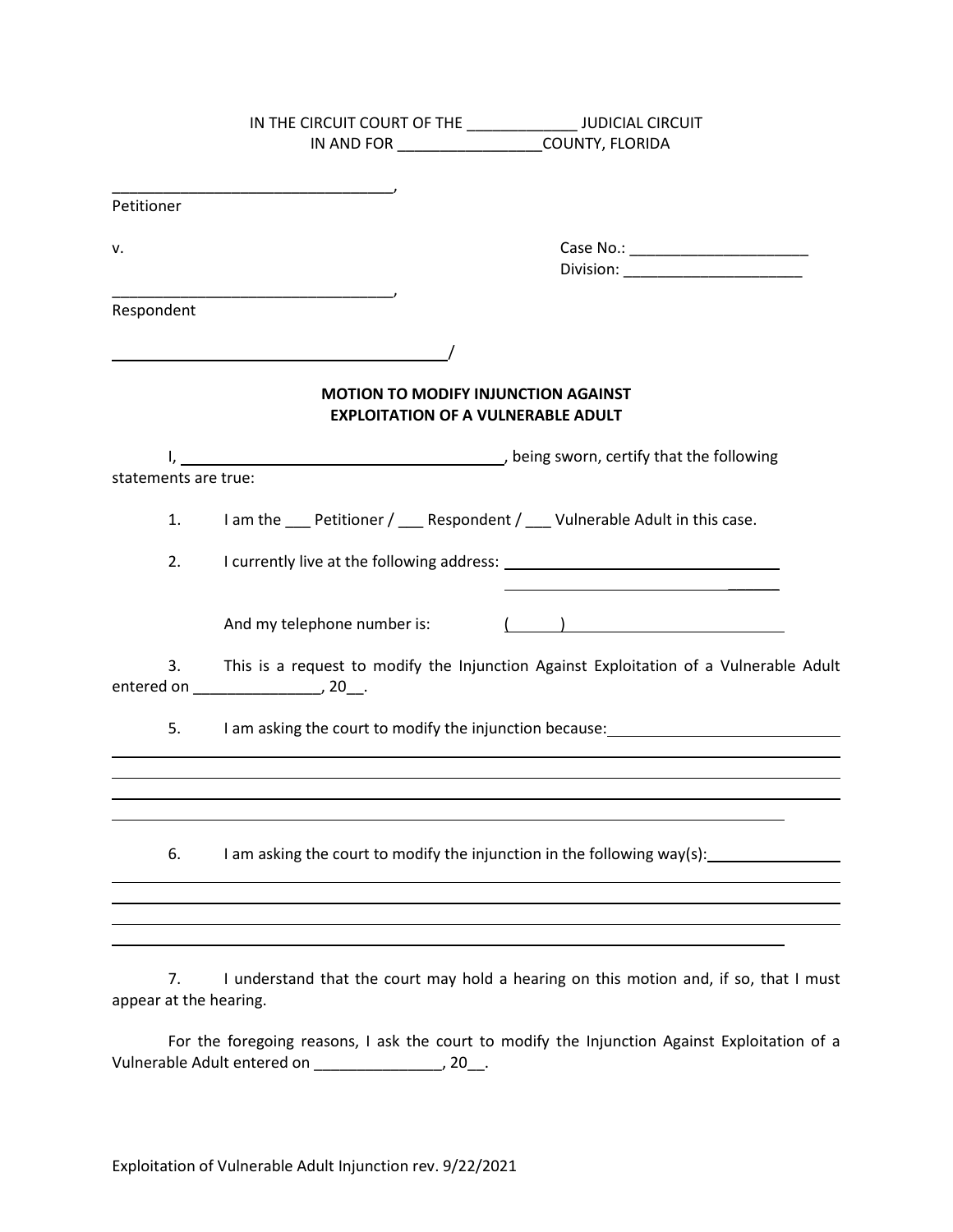### **I HAVE READ EACH STATEMENT MADE IN THIS MOTION AND EACH SUCH STATEMENT IS TRUE AND CORRECT. I UNDERSTAND THAT THE STATEMENTS MADE IN THIS MOTION ARE BEING MADE UNDER PENALTY OF PERJURY PUNISHABLE AS PROVIDED IN SECTION 837.02, FLORIDA [STATUTES.](https://advance.lexis.com/document/?pdmfid=1000516&crid=7d913cf6-7a25-4a2f-a182-f6ce1abaaf7e&pddocfullpath=%2Fshared%2Fdocument%2Fstatutes-legislation%2Furn%3AcontentItem%3A6268-2XF1-DYB7-W4WX-00000-00&pdtocnodeidentifier=AAFAAGAAJ&ecomp=_x65kkk&prid=a69a4817-f074-4299-8fd6-8cd02bc3ebee)**

**I HEREBY CERTIFY** that a true copy of the foregoing Motion was delivered to

\_\_\_\_\_\_\_\_\_\_\_\_\_\_\_\_\_\_\_\_\_\_\_\_\_\_\_\_\_\_\_\_\_\_\_\_\_\_\_\_\_\_\_\_ by U.S. mail or eservice on \_\_\_\_\_\_\_\_\_\_\_\_\_\_\_\_\_\_.

\_\_\_\_\_\_\_\_\_\_\_\_\_\_\_\_\_\_\_\_\_\_\_\_\_\_\_\_\_\_\_\_\_\_\_\_\_\_\_\_\_\_ Dated: \_\_\_\_\_\_\_\_\_\_\_\_\_\_\_\_\_\_\_\_\_

| Signature of Party             |
|--------------------------------|
|                                |
|                                |
|                                |
|                                |
| Fax Number:                    |
| Designated E-mail Address(es): |
|                                |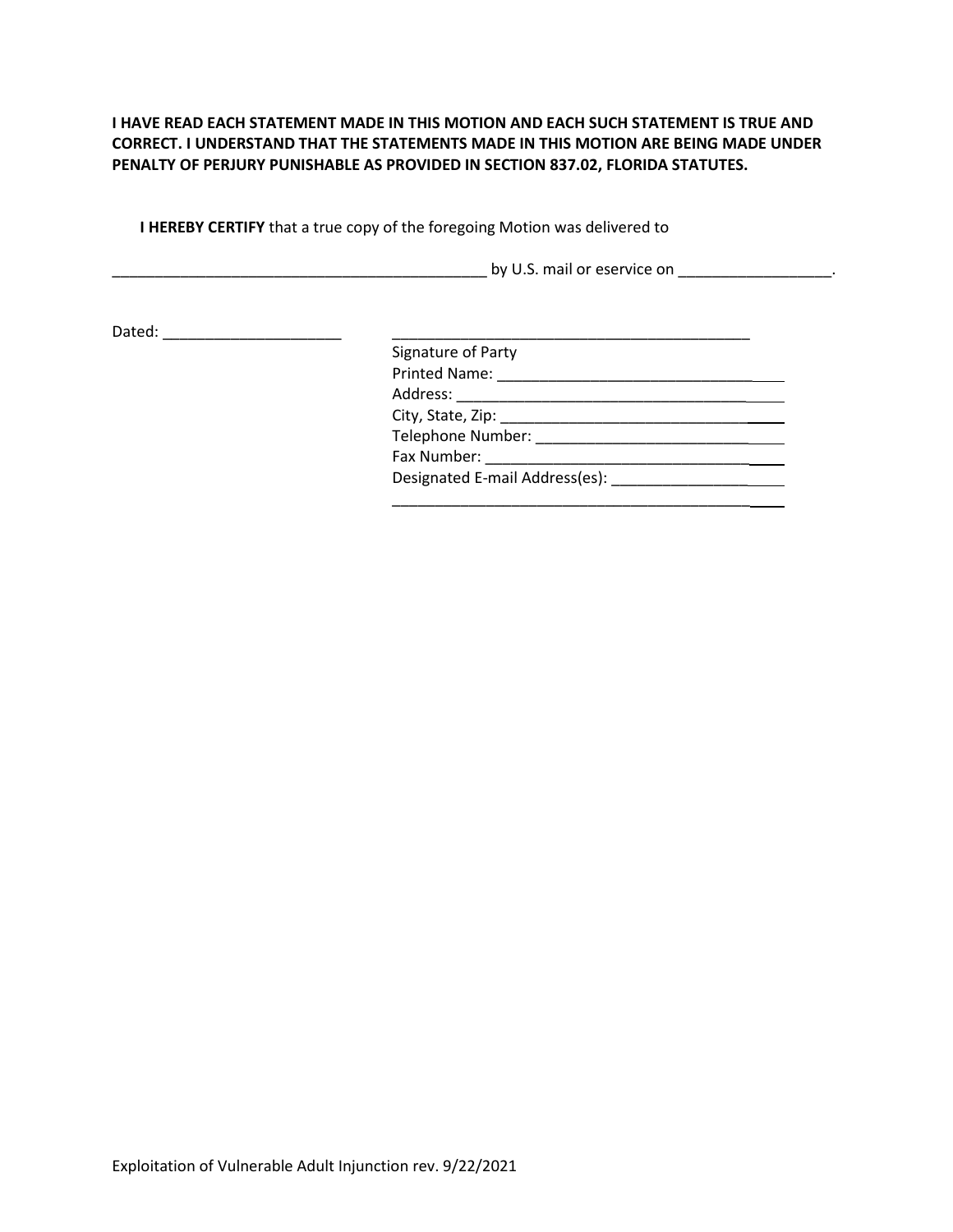# **INSTRUCTIONS FOR MOTION TO DISSOLVE EXPLOITATION OF A VULNERABLE ADULT AN INJUNCTION FOR PROTECTION AGAINST**

#### **When should this form be used?**

This form may be used to dissolve an injunction for protection against exploitation of a vulnerable adult. No specific allegations are required for dissolution of the injunction.

# **Who may file this form?**

This form may be filed by:

- • The petitioner who obtained an injunction for protection against exploitation of a vulnerable adult;
- The respondent against whom an injunction for protection against exploitation of a vulnerable adult was entered; or
- • The vulnerable adult about whom an injunction for protection against exploitation of a vulnerable adult was entered.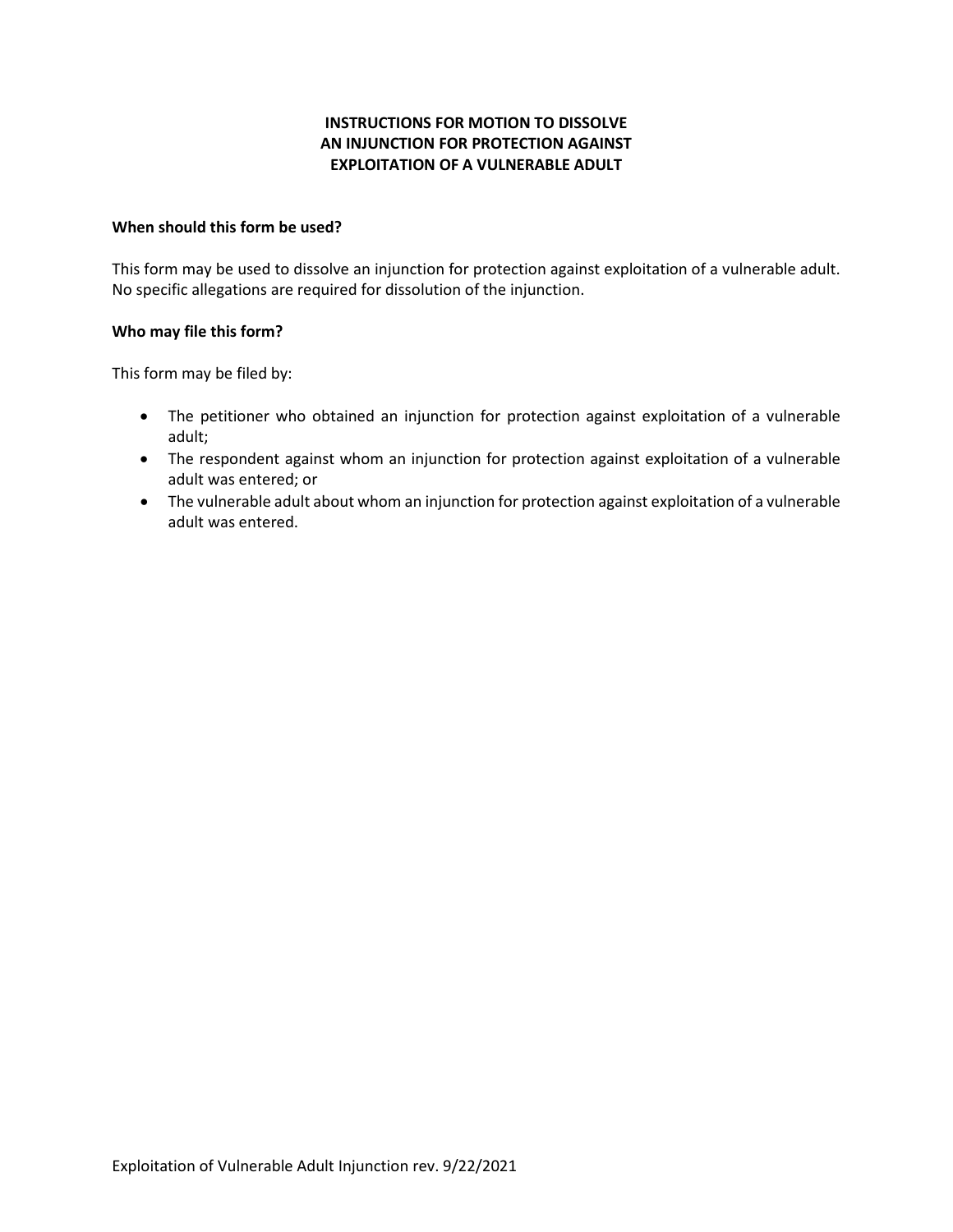|                      | IN THE CIRCUIT COURT OF THE _________________ JUDICIAL CIRCUIT                                                                                                                                                                       |
|----------------------|--------------------------------------------------------------------------------------------------------------------------------------------------------------------------------------------------------------------------------------|
|                      | IN AND FOR ___________________COUNTY, FLORIDA                                                                                                                                                                                        |
|                      |                                                                                                                                                                                                                                      |
| Petitioner           | <u> 1989 - Johann Barbara, martin amerikan ba</u>                                                                                                                                                                                    |
|                      |                                                                                                                                                                                                                                      |
| ٧.                   |                                                                                                                                                                                                                                      |
|                      | Division: Division:                                                                                                                                                                                                                  |
| Respondent           | <u> 1989 - Johann John Stone, markin amerikan basar dan berkembang di banyak di banyak di banyak di banyak di banyak di banyak di banyak di banyak di banyak di banyak di banyak di banyak di banyak di banyak di banyak di bany</u> |
|                      | <u> 2008 - Jan James Barnett, fransk politik (d. 1888)</u>                                                                                                                                                                           |
|                      |                                                                                                                                                                                                                                      |
|                      | <b>MOTION TO DISSOLVE INJUNCTION AGAINST</b><br><b>EXPLOITATION OF A VULNERABLE ADULT</b>                                                                                                                                            |
|                      |                                                                                                                                                                                                                                      |
| statements are true: |                                                                                                                                                                                                                                      |
| 1.                   | I am the ___ Petitioner / ___ Respondent / ___ Vulnerable Adult in this case.                                                                                                                                                        |
| 2.                   | <u> 1990 - Johann Barbara, martin amerikan personal (</u>                                                                                                                                                                            |
|                      | And my telephone number is: ( )                                                                                                                                                                                                      |
| 3.                   | This is a request to dissolve the Injunction Against Exploitation of a Vulnerable Adult                                                                                                                                              |
| 5.                   | I am asking the court to dissolve the injunction because: example and the country of the state of the state of                                                                                                                       |
|                      |                                                                                                                                                                                                                                      |
|                      |                                                                                                                                                                                                                                      |
|                      |                                                                                                                                                                                                                                      |
|                      |                                                                                                                                                                                                                                      |
|                      | $\mathcal{L}$ and the state of the state of the state of the state of the state of the state of the state of the state of the state of the state of the state of the state of the state of the state of the state of the state of    |

6. I understand that the court may hold a hearing on this motion and, if so, that I must appear at the hearing.

For the foregoing reasons, I ask the court to dissolve the Injunction Against Exploitation of a Vulnerable Adult entered on \_\_\_\_\_\_\_\_\_\_\_\_\_\_\_, 20\_\_.

#### **I HAVE READ EACH STATEMENT MADE IN THIS MOTION AND EACH SUCH STATEMENT IS TRUE AND CORRECT. I UNDERSTAND THAT THE STATEMENTS MADE IN THIS MOTION ARE BEING MADE UNDER PENALTY OF PERJURY PUNISHABLE AS PROVIDED IN SECTION 837.02, FLORIDA [STATUTES.](https://advance.lexis.com/document/?pdmfid=1000516&crid=7d913cf6-7a25-4a2f-a182-f6ce1abaaf7e&pddocfullpath=%2Fshared%2Fdocument%2Fstatutes-legislation%2Furn%3AcontentItem%3A6268-2XF1-DYB7-W4WX-00000-00&pdtocnodeidentifier=AAFAAGAAJ&ecomp=_x65kkk&prid=a69a4817-f074-4299-8fd6-8cd02bc3ebee)**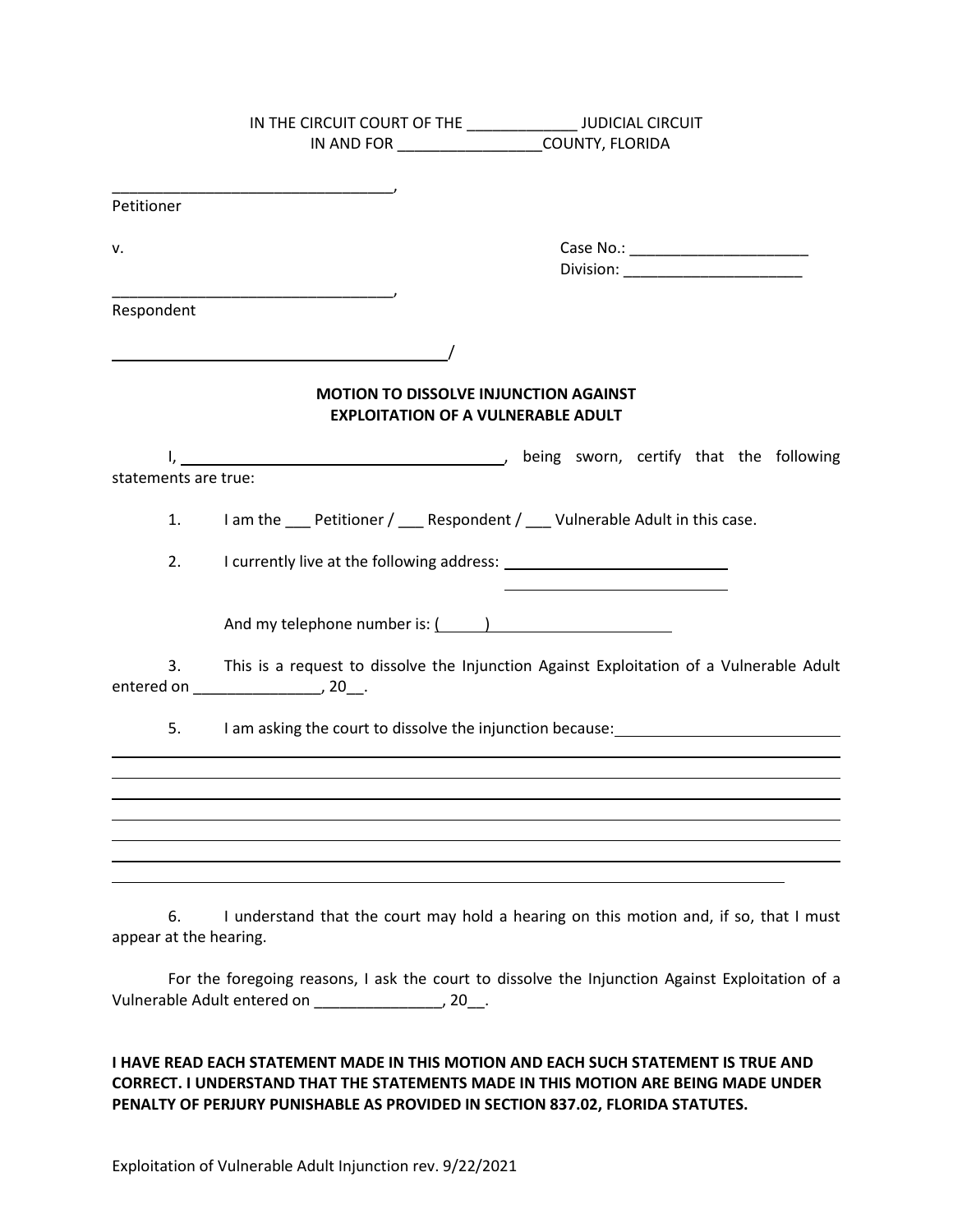**I HEREBY CERTIFY** that a true copy of the foregoing Motion was delivered to

|        | by U.S. mail or eservice on the control of the control of the control of the control of the control of the control of the control of the control of the control of the control of the control of the control of the control of |  |
|--------|--------------------------------------------------------------------------------------------------------------------------------------------------------------------------------------------------------------------------------|--|
| Dated: |                                                                                                                                                                                                                                |  |
|        | Signature of Party                                                                                                                                                                                                             |  |
|        | <b>Printed Name:</b>                                                                                                                                                                                                           |  |
|        |                                                                                                                                                                                                                                |  |
|        |                                                                                                                                                                                                                                |  |
|        | Telephone Number: National Property of the Contract of the Contract of the Contract of the Contract of the Contract of the Contract of the Contract of the Contract of the Contract of the Contract of the Contract of the Con |  |
|        | Fax Number: The Contract of the Contract of the Contract of the Contract of the Contract of the Contract of the Contract of the Contract of the Contract of the Contract of the Contract of the Contract of the Contract of th |  |
|        | Designated E-mail Address(es):                                                                                                                                                                                                 |  |
|        |                                                                                                                                                                                                                                |  |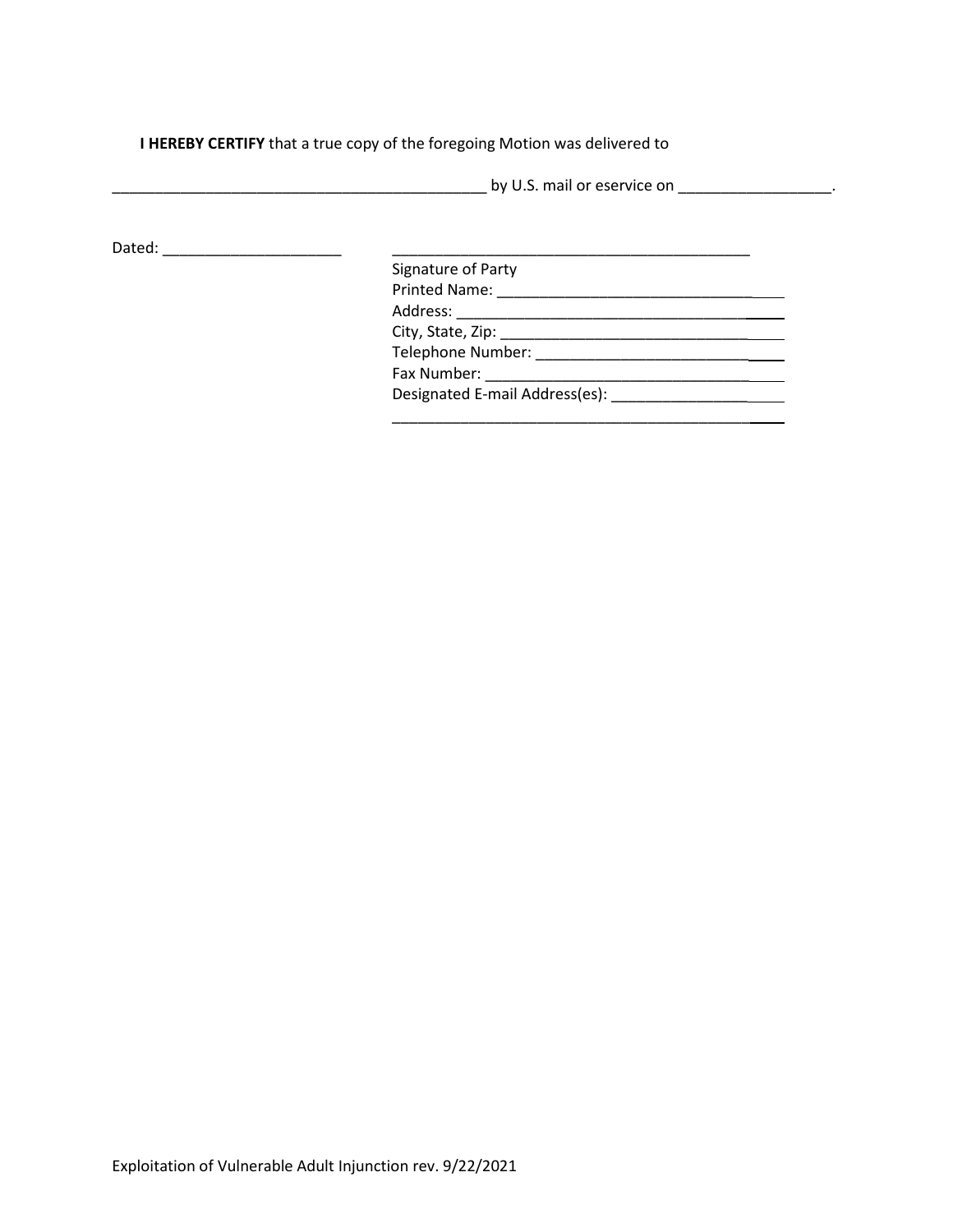### **INSTRUCTIONS FOR FILING AN AFFIDAVIT OF VIOLATION OF INJUNCTION FOR PROTECTION AGAINST EXPLOITATION OF A VULNERABLE ADULT**

#### **When should this form be used?**

 This form may be used to notify the court, state attorney, and law enforcement of a violation of an injunction for protection against exploitation of a vulnerable adult. A respondent may violate such an injunction by:

- Refusing to vacate the dwelling respondent shares with the vulnerable adult;
- Going to or being within 500 feet of the vulnerable adult's residence;
- Exploiting or unduly influencing the vulnerable adult;
- • Committing any other violation of the injunction through an intentional unlawful threat, word, or act to do violence to the vulnerable adult;
- Telephoning, contacting, or otherwise communicating with the vulnerable adult directly or indirectly where the injunction does not specifically allow indirect contact through a third party;
- regardless of whether that vehicle is occupied; or • Knowingly and intentionally coming within 100 feet of the vulnerable adult's motor vehicle,
- Defacing or destroying the vulnerable adult's personal property.

#### **Who may file this form?**

 This form may be filed by the petitioner who obtained an injunction for protection against exploitation of a vulnerable adult.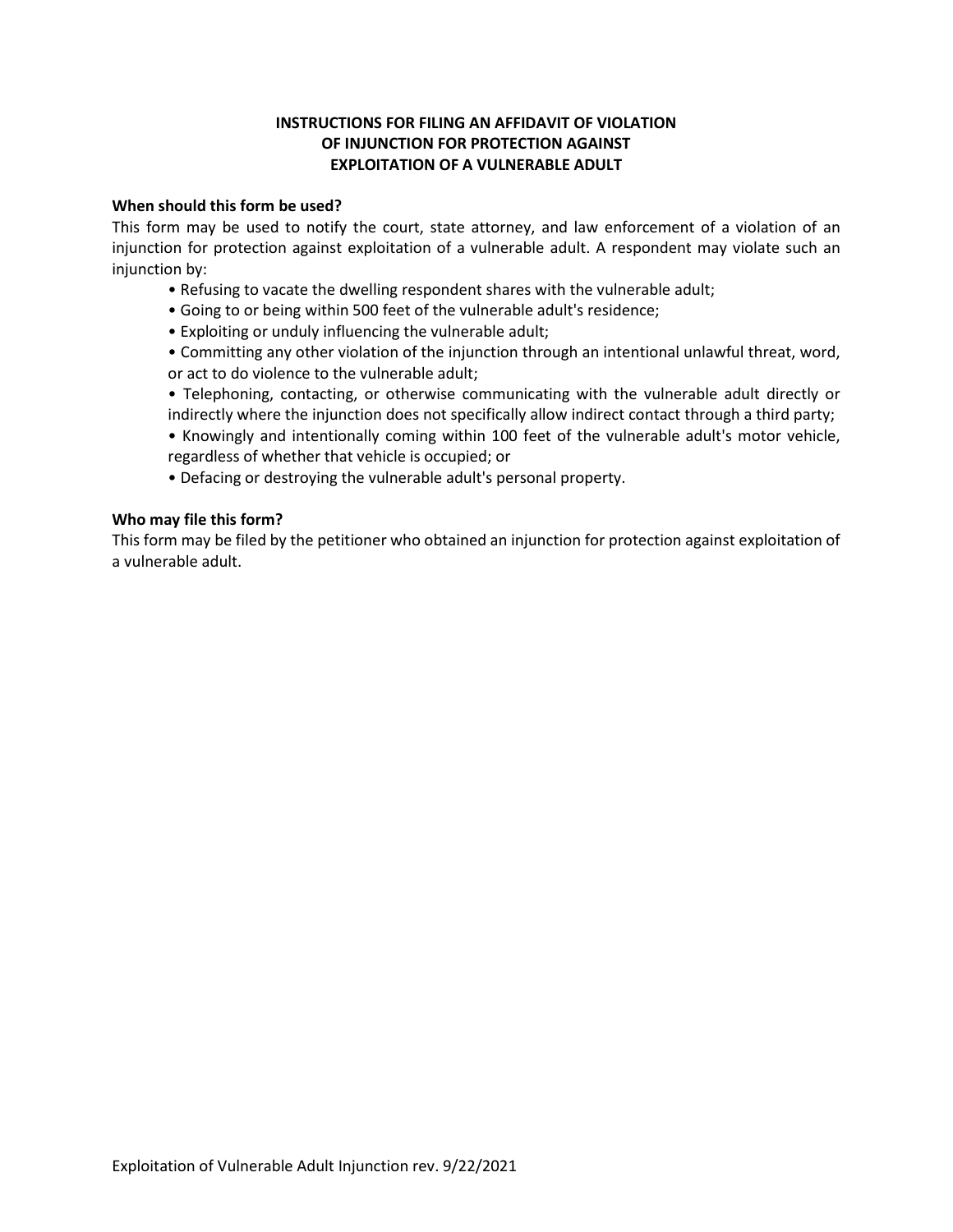|                         | IN THE CIRCUIT COURT OF THE _________________ JUDICIAL CIRCUIT                                                                                                                                      |
|-------------------------|-----------------------------------------------------------------------------------------------------------------------------------------------------------------------------------------------------|
|                         | IN AND FOR ____________________COUNTY, FLORIDA                                                                                                                                                      |
|                         |                                                                                                                                                                                                     |
|                         |                                                                                                                                                                                                     |
| Petitioner              |                                                                                                                                                                                                     |
|                         |                                                                                                                                                                                                     |
| ٧.                      | Case No.: _________________________                                                                                                                                                                 |
|                         |                                                                                                                                                                                                     |
|                         |                                                                                                                                                                                                     |
| Respondent              |                                                                                                                                                                                                     |
|                         |                                                                                                                                                                                                     |
|                         | AFFIDAVIT OF VIOLATION OF INJUNCTION<br><b>AGAINST EXPLOITATION OF A VULNERABLE ADULT</b>                                                                                                           |
| <b>STATE OF FLORIDA</b> |                                                                                                                                                                                                     |
|                         | COUNTY OF _____________________                                                                                                                                                                     |
|                         |                                                                                                                                                                                                     |
|                         |                                                                                                                                                                                                     |
| true and correct:       |                                                                                                                                                                                                     |
|                         |                                                                                                                                                                                                     |
|                         | Respondent has violated the Injunction Against Exploitation of a Vulnerable Adult entered on<br>$\Box$ , 20 $\Box$ , in the above-styled action, by (check all that apply):                         |
|                         | Refusing to vacate the dwelling respondent shares with the vulnerable adult;                                                                                                                        |
|                         | Going to or being within 500 feet of the vulnerable adult's residence;                                                                                                                              |
|                         | Exploiting or unduly influencing the vulnerable adult;                                                                                                                                              |
|                         | Committing any other violation of the injunction through an intentional unlawful threat,<br>word, or act to do violence to the vulnerable adult;                                                    |
|                         | Telephoning, contacting, or otherwise communicating with the vulnerable adult directly<br>or indirectly where the injunction does not specifically allow indirect contact through a<br>third party; |
|                         | Knowingly and intentionally coming within 100 feet of the vulnerable adult's motor<br>vehicle, regardless of whether that vehicle is occupied; or                                                   |
|                         | Defacing or destroying the vulnerable adult's personal property.                                                                                                                                    |
|                         | The following lines may be used to explain any alleged violation: The following lines may be used                                                                                                   |
|                         |                                                                                                                                                                                                     |
|                         |                                                                                                                                                                                                     |